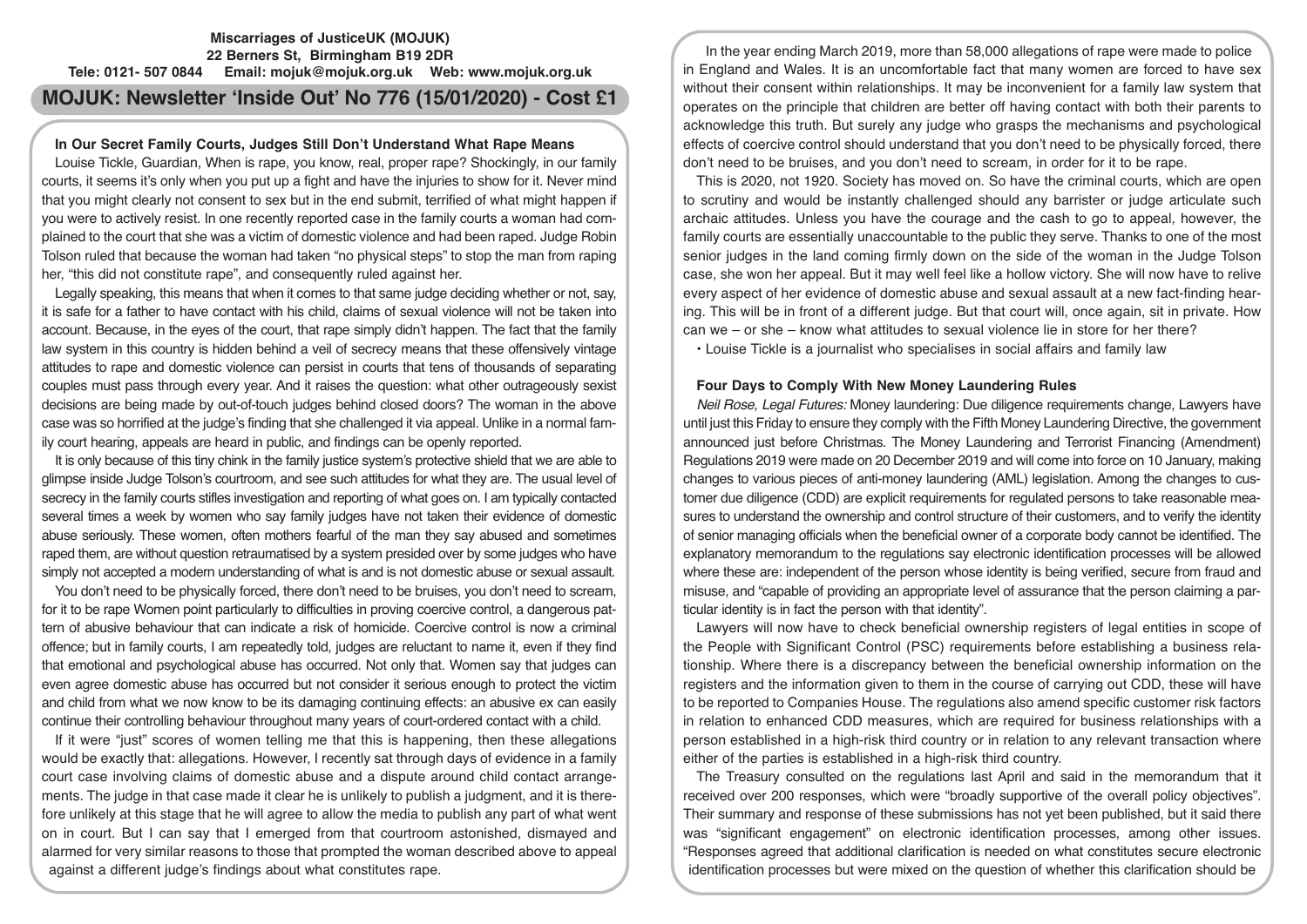included in the MLRs themselves or in government-approved guidance. The government therefore decided to take a high-level, principles-based approach to the regulations, in line with the general approach to CDD in the regulations. More detailed discussion of the elements of secure electronic identification will be covered in HM Treasury-approved guidance for each sector." The response to obligations to report discrepancies in beneficial ownership information was "mixed", it conceded. There was also "significant interest" in the government's approach to the national register of bank account ownership. "It is a requirement of the [directive] which the government will endeavour to implement in the most effective way for the UK system, taking considerable input from industry, competent authorities, law enforcement and civil society into account."

#### **Inmates Missing After Deadly Riots at Mississippi Prison**

Marisa Iati, Indpendent: Two inmates are missing from the notorious Mississippi State Penitentiary at Parchman after five prisoners were killed and several others injured this week across the state's corrections system. The state's prisons are on lockdown as authorities try to identify what sparked the violence at three facilities. "Major disturbances" that started 29 December were partly provoked by gangs, the Mississippi Department of Corrections (MDOC) said. The most recent inmate death happened early Friday, when authorities said Denorris Howell injured his neck during a fight with his cellmate at Parchman. "Things are kind of surreal at this point," Sunflower County coroner Heather Burton told the Clarion Ledger in Jackson, Mississippi. "Every time the phone rings at this point, it's another one."Officials promised to prosecute aggressors "to the full extent of the law" and said movement at three state prisons, three privately managed prisons and 15 regional prisons is limited to emergencies. Parchman's inmates have been transferred to more-secure housing units at the facility in an attempt to quell the outburst, authorities said.

During an emergency count about 1.45am Saturday, Parchman staff noticed that David May and Dillion Williams were missing, officials said. May is serving a life sentence for two aggravated assault convictions, and Williams is serving 40 years for residential burglary and aggravated assault. State and local police are helping corrections officials search for the men. The chaos comes the same week a federal judge ruled that previously bad conditions at East Mississippi Correctional Facility had been fixed and that the privately run facility had resolved any constitutional violations that may have existed.

The American Civil Liberties Union and the Southern Poverty Law Centre brought a lawsuit in 2013 alleging that prisoners lived in "barbaric" conditions, where illnesses went untreated, rats climbed over beds and guards used excessive force, among other issues. Mississippi has one of the highest incarceration rates in the country, and the prison system has struggled with a lack of funding, declining numbers of guards and accusations of abuse. An investigation by ProPublica and the Mississippi Centre for Investigative Reporting found that a 2014 prison reform law had failed to significantly improve the system. "Unfortunately, this is another chapter in what is a history of mismanagement and neglect that have infected the Mississippi prison system for decades," said Eric Balaban, senior staff counsel at the ACLU's National Prison Project.

Governor Phil Bryant, a Republican, said that he was in contact with corrections officials about the latest disturbances across the state and that gang violence would not be tolerated in the prisons. Governor-elect Tate Reeves, a Republican, wrote on Twitter: "There is much work to be done in our correctional system." The spate of violence began when Terrandance Dobbins was killed 29 December at South Mississippi Correctional Institution, the Clarion Ledger reported. According to

Ms Burton, Walter Gates and Roosevelt Holliman were fatally stabbed during gang-related riots at Parchman on Tuesday and Thursday, respectively. And Gregory Emary was killed Thursday at the Chickasaw County Regional Correctional Facility, according to the Clarion Ledger. Authorities have not specified how Dobbins and Emary were killed. They declined to identify the gangs involved in the conflict, but the Associated Press reported that the ongoing confrontation was between the Vice Lords and the Black Gangster Disciples.

"These are trying times for the Mississippi Department of Corrections," MDOC Commissioner Pelicia Hall said in a statement. "It is never a good feeling for a commissioner to receive a call that a life has been lost, especially over senseless acts of violence." Dobbins's sister, Candice Dobbins, told the AP that her brother felt unsafe at South Mississippi Correctional Institution and that she had been trying to get him transferred. Dobbins was serving a life sentence for a murder in Adams County and eight additional years for aggravated assault in Sunflower County, the Clarion Ledger reported, citing corrections officials. Dobbins hoped to open a barber shop if he was ever released and told his young relatives to stay out of trouble so they would not get locked up, Candice Dobbins told the Clarion Ledger. "Really the prisoners run the facilities," she told the AP. "I know guards have to talk with inmates to keep control of other inmates."

Corrections officials said Howell's death and a "minor fire" at Parchman appeared to be unrelated to the main disturbances. Kaye Sullivan, an office administrator for Burton, said in an email that a chaotic environment, poor lighting and significant amounts of spilled blood made investigating the deaths at Parchman "extremely difficult". At full capacity, Parchman houses 3,560 male inmates, including some on death row. Inmates make textiles and metals as part of the prison's work program. Several lawsuits have alleged that conditions at Parchman are inhumane. Prisoners told PBS NewsHour that the roofs leak, windows are broken and inmates can easily access contraband, including drugs. Grace Fisher, communications director for the Mississippi Department of Corrections, disputed that characterisation to PBS. On Tuesday, Ms Hall announced that she will be leaving the Mississippi Department of Corrections in mid-January to accept a position in the private sector. She did not release details about her new job. Fifty inmates died in Mississippi prisons in 2014, the most recent year for which data is available. Sixteen inmates died in August 2018 alone. Corrections officials attributed most of those deaths to natural causes or illnesses, including cancer and heart disease.

#### **'Freedom of Expression': European Court of Human Rights Rules on Article 10**

Article 10 of the European Convention on Human Rights is a cornerstone of the Convention. It enshrines the right to freedom of expression, but as can be seen from paragraph 2 it is not an absolute right. The Convention provides: Everyone has the right to freedom of expression. This right shall include freedom to hold opinions and to receive and impart information and ideas without interference by public authority and regardless of frontiers. This Article shall not prevent States from requiring the licensing of broadcasting, television or cinema enterprises.

The exercise of these freedoms, since it carries with it duties and responsibilities, may be subject to such formalities, conditions, restrictions or penalties as are prescribed by law and are necessary in a democratic society, in the interests of national security, territorial integrity or public safety, for the prevention of disorder or crime, for the protection of health or morals, for the protection of the reputation or rights of others, for preventing the disclosure of information received in confidence, or for maintaining the authority and impartiality of the judiciary.

The extent of Article 10 rights was considered by the European Court of Human Rights in the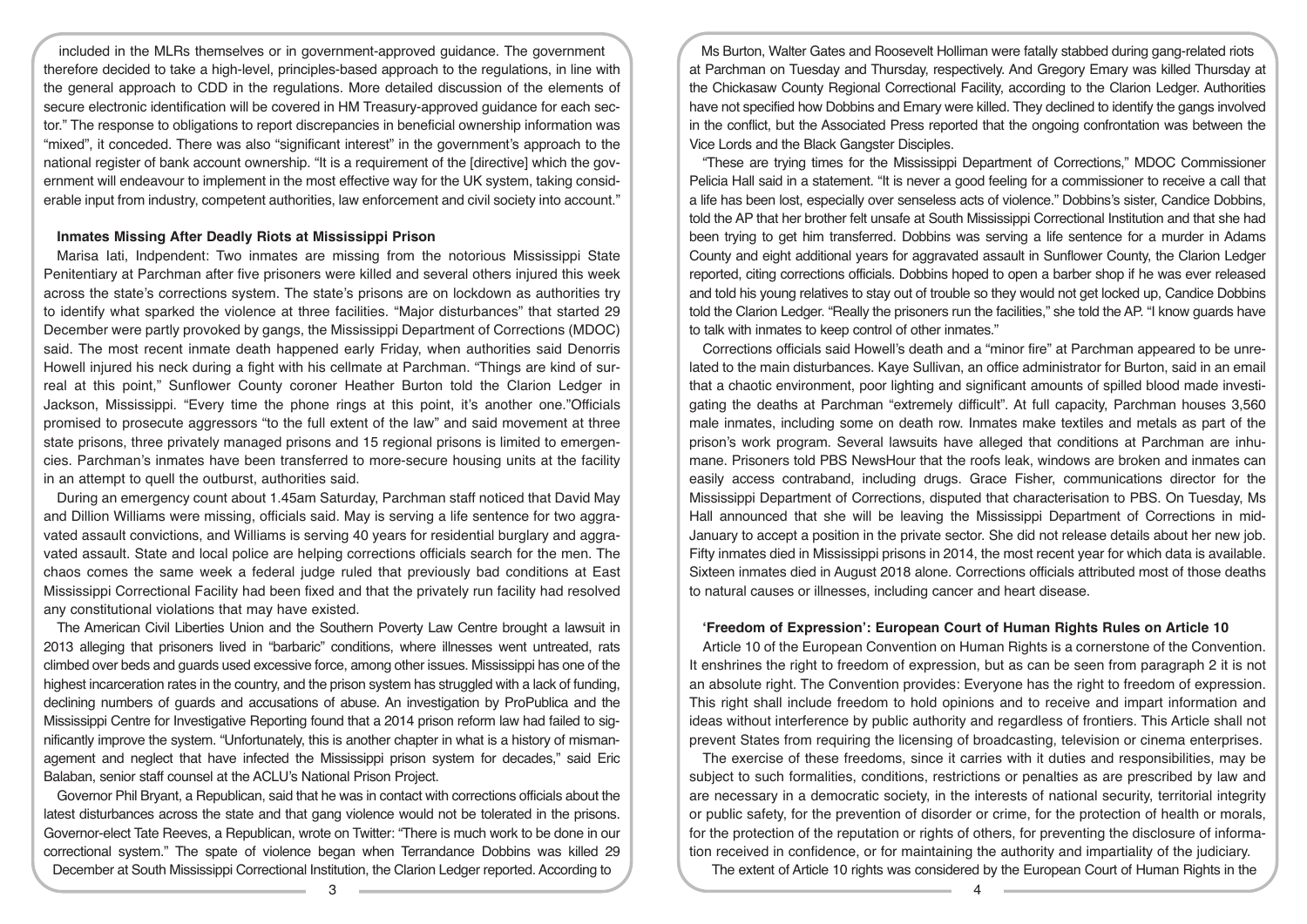recent case of Zarubin and Others v. Lithuania (applications nos. 69111/17, 69112/17, 69113/17 and 69114/17). The case concerned Lithuania's expulsion and ban on re-entry of four Russian journalists working for Russian state-owned broadcaster Rossiya-24 after their actions at a conference in Vilnius. In its decision, the European Court ruled by a majority that the applications were inadmissible. The decision is final. The Court was prepared to accept that the measures taken against the applicants had constituted an interference with their right to freedom of expression under Article 10. However, it further held that the authorities had demonstrated that the measures had been necessary in the interests of national security and had been proportionate. In particular, the applicants' behaviour at the conference – characterised by the authorities as aggressive and provocative – had not been in accordance with the tenets of responsible journalism.

#### **The Topsy-Turvy World of 2020**

I tell you naught for your comfort, Yea, naught for your desire, Save that the sky grows darker yet, And the sea rises higher.

Simon Warr: I was hoping to start 2020 on a positive note, looking forward to making progress with the reform of our dysfunctional criminal 'justice' system and a return to common sense over the way in which the police and Crown Prosecution Service (CPS) handle the investigation of rape and sexual assault complaints. Sadly, however, it seems that the words above – by G. K. Chesterton – are more grimly appropriate in view of a series of recent events that are already spreading a sense of gloom over even the most optimistic of those of us who campaign to raise awareness of false allegations and on behalf of those suffering as a result of miscarriages of justice.

The first blow of the new year came with the truly appalling (and incomprehensible) decision to award Alison Saunders, the former Director of Public Prosecutions (DPP), the high honour and distinction of an 'Order of the Bath' damehood in the New Year's Honours List. While it is customary for an outgoing DPP to receive a knighthood or similar award, the conferring of one upon this particular individual can be seen only as a grossly disrespectful slap in the face for all those of us who suffered – and continue to suffer – as a direct result of the disgraceful and deeply unjust prosecution policies over which Ms Saunders (I will never bring myself to use her undeserved title) presided from 2013 until 2018.

While I acknowledge that the foundations of the descent of the CPS into the realms of ideologically-skewed gender politics were laid by an equally awful predecessor, Keir Starmer – of whom more later – Ms Saunders not only entrenched Starmer's utterly unjust 'you WILL be believed' dogma in respect of sexual allegations into daily practice, but she also championed such toxic policies with great enthusiasm. Her deeply ingrained view on so-called 'social justice', in fact, created hundreds, perhaps thousands, of true victims: those who have been falsely and maliciously accused of heinous sexual offences that never actually took place.

Encouraged by the ideological climate within the CPS, the ludicrous 'you WILL be believed' dogma gave police detectives licence to abandon the basic rules of policing – to investigate thoroughly without fear or favour – in pretty much every case of a sexual complaint. The most transparent lies and blatant inconsistencies in complainants' statements were ignored, or else attributed to 'trauma'. The most elementary detective work, such as confirming whether a former pupil, who was subsequently accusing a teacher of historical sexual abuse, had actually been a pupil at the same school at the same time as his target, were brushed aside and ignored. Highly relevant evidence, such as social media messages and phone texts sent by complainants, were at best not passed to defendants' legal teams or, in the worst cases, actively concealed by police officers and prosecutors.

Predictably, terrible miscarriages of justice occurred on Ms Saunders' watch, just as they did under Keir Starmer's. Innocent people – mainly men – were dragged through the courts; others were wrongfully convicted of the most appalling sexual crimes by juries on the balance of probability, in the absence of any actual evidence. Branded as perverted criminals and, in most cases, jailed for years, even decades, their lives, careers and reputations, as well as the lives of their families, including young children, were utterly ruined. Even those of us who were falsely accused, and then either swiftly acquitted or never charged, faced the usual social media opprobrium and the inevitable ending of our careers. Some innocent victims have been driven to suicide by malicious accusations, very often made by evil chancers solely in the hope of being awarded undeserved monetary compensation for assaults that existed nowhere but in the warped imaginations of the liars and fraudsters themselves. Yet Ms Saunders and her like-minded cronies would have us believe that these imposters and perjurers were genuine victims and witnesses of truth. In the aftermath of Operation Midland, we all know where this blinkered approach led and the wicked injustices that have ensued.

Convicted serial rape liar and fraudster Carl Beech truly is the poster boy for the consequences of indiscriminate 'believing' within our criminal justice system, as promoted by Mr Starmer and Ms Saunders. Beech committed his crimes, but the legal and policing policies which enabled him were the work of ideologically-inspired politicians and bureaucrats. As more and more appalling cases of false sexual allegations have come to light, the pressure on the CPS increased to boiling point. It was clear to just about everyone (other than the most rabid of the gender warrior cultists) that Alison Saunders had to go. Her clear inability to manage the crisis, let alone abandon the toxic policies that had created it, led virtually every national newspaper to demand she fall on her sword. Like so many others, I grew weary of seeing her increasingly sour and petulant attempts to defend her toxic legacy. Her formal departure from the post came as a relief. And now this final example of how the powers-that-be decided to cock a snook at the CPS' many innocent victims and, wider public opinion, by this disgraceful display of cronyism. If any unmerited award of state honours has ever brought the entire system into disrepute, then this is it.

Devalued: Order of the Bath: It is a mark of the deep revulsion over the conferring of this title upon Ms Saunders that so many of the CPS' innocent victims have raised their voices in protest. We have witnessed the anguish of people such as student Liam Allan and teacher Kato Harris, whose lives have been turned upside down by false sexual allegations. What an absolute slap in their faces this damehood represents. It's as if the establishment is determined to make it clear to everyone that those who campaign against false allegations, inept policing and wrongful convictions are of no account. Liam, for example, has repeatedly been sidelined or ignored by politicians and civil servants, despite it being his terrible ordeal that raised public awareness of the scandal surrounding the withholding of key evidence - such as phone and message records - from defendants' legal teams. By speaking out and continuing to campaign, he is performing a great public service. If Ms Saunders had the merest shred of public decency she would have quietly declined the offer of this high profile honour and retreated into well deserved obscurity. It is of no surprise she did not. Her shamelessness and utter lack of repentance are shocking.

And as if that were not enough, 2020 has already delivered further blows. We have learned this week that it seems entirely likely that Ms Saunders' predecessor as DPP – Keir Starmer (another 'knight' who shall not be addressed as such by me) – will be installed as the new leader of the Labour Party. So, we may have a new Leader of the Opposition who played a major role in institutionalising injustice within our criminal 'justice' system with his edict to all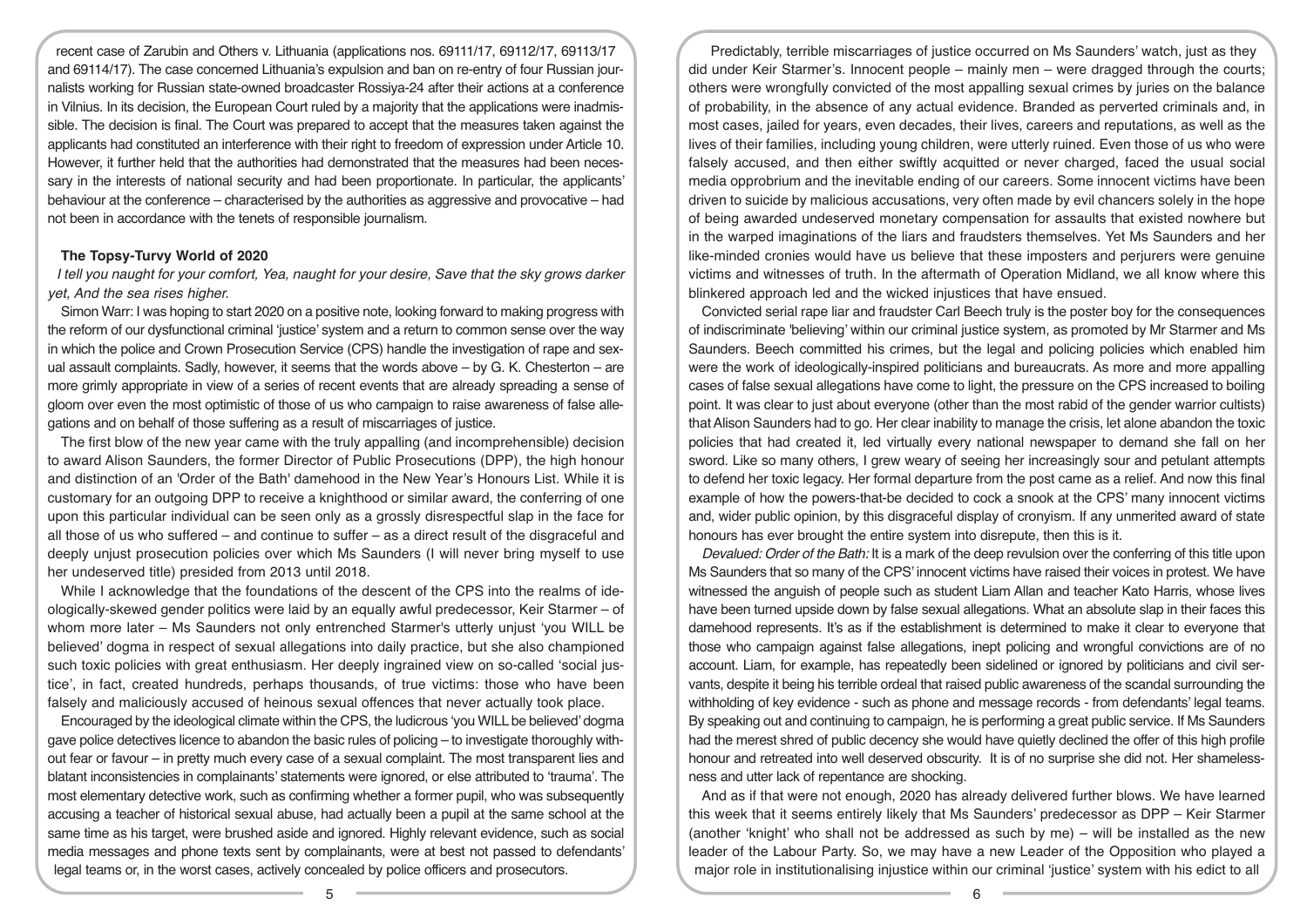police forces that complainants of sexual abuse, whether present day of historical, must be believed automatically. How utterly misguided to make such a preposterous statement.

Cyprus: mobbed on social media: Finally, we are being treated to the unedifying spectacle of one of Britain's oldest allies – Cyprus – being pilloried in both the national media and online for the heinous 'crime' of daring to prosecute a young British woman who has been accused – and who apparently confessed – of falsely accusing a group of underage boys and young men of gang rape. Her conviction for 'creating mischief', which could see her jailed for up to twelve months and facing a fine, has been adopted as a rallying cry by those who seemingly cannot accept that ANY woman could ever make up a claim of rape. There is now a vociferous (and at times blatantly racist) campaign to boycott Cyprus – a member of the Commonwealth – as a holiday destination, as a direct result of the court's verdict in her case. Social media is abuzz with incendiary hashtags and examples of the sort of 'mobbing' that goes on whenever people who have no direct knowledge of an issue jump onto a fashionable bandwagon. Needless to observe, the fact that the boys and young men who were accused of rape happened to be Israeli citizens has brought the usual vile anti-Semitic slurs to the surface.

I don't know whether the young woman in question is innocent or guilty of telling lies. Equally, I don't know if the Cypriot legal system (which is based on the British model) is any better or fairer than our own. Indeed, there may be legitimate criticisms made and an appeal against the verdict is pending. She may be cleared by a higher court. However, I do believe that this tawdry affair reveals much about the cultish mindset of a very vocal minority who are patently willing to damage our long-standing strategic relationship with Cyprus in order to 'punish' an entire country, including trying to destroy the livelihoods of many Cypriots by wrecking the country's tourist industry, because an independent court handed down a verdict that has offended the 'you WILL be believed' cultists on social media and beyond.

Protesters targeting Cyprus: Some seem convinced that any court verdict (especially if abroad) can simply be reversed or quashed if enough vocal activists scream and shout loudly enough. This misguided campaign, shamefully promoted by certain national newspapers, appears to have all the hallmarks of ignorance and arrogance, mixed with racism and with a dash of old fashioned gunboat imperialism thrown in for good measure.

In part, at least, I believe that this current hoo-ha is being orchestrated deliberately by narrow, ideologically-motivated interest groups who are determined to intimidate anyone who dares to question the very fact that false sexual allegations ARE made. In today's Britain we have become inured to the steadfast refusal of the police to investigate, and the CPS to prosecute, almost anyone who makes bogus sexual accusations, even where trials of defendants have collapsed due to compelling evidence of perjury or when convictions have been quashed after a complainant's lies have been exposed.

As those of us who have direct experience of being falsely accused know only too well, the vast majority of liars and fraudsters simply get away with the human devastation they have inflicted, just as long as their lies are sexual in nature. They even get to keep any compensation they have extorted from their victims, the Criminal Injuries Compensation Authority or corporate insurers. When other countries, such as Cyprus, take a much harder line over bogus sexual allegations and seek to bring suspected false accusers to justice, the self-righteous mob engages in a feeding frenzy of hatred and denigration. It is a sad reflection of what those of us who campaign to raise public awareness of the false allegations industry face on a dayto-day basis. Welcome to 2020.

#### **Case Management and Expert Evidence**

In a recent case the Vice-President of the Court of Protection made some important comments in relation to case management. The CoP team at 39 Essex Chambers reports. The case of London Borough of Southwark v NP & Ors [2019] EWCOP 48 (Hayden J), concerned with the welfare of a 17 year with cerebral palsy and atypical anorexia, is of interest on the facts for the way in which the court had to consider the complexity of a relationship between a mother and daughter and the influence of the latter upon the former. It is of broader significance for the observations made by the Vice-President, Hayden J, about case management.

Hayden J was concerned that the young woman's treating psychiatrist who was giving, in effect, expert evidence was doing so on the basis of incomplete information and incomplete informationsharing. At paragraph 30, Hayden J noted that he had: enquired of the very experienced counsel in this case whether in Court of Protection proceedings, they have ever had experience of an Expert's Meeting being conducted. Only Ms Paterson had and then only on two occasions. For my part, I do not remember a document reflecting such a meeting being filed in any proceedings that I have heard. In a court arena where conflicts of expert evidence arise regularly and in which such evidence is commonplace this is, to my mind, very unusual. Additionally, I note that I am rarely called on to make Disclosure Orders and have frequently been concerned by blockages in channels of communication which ought otherwise to have been regarded as integral to informed decision taking. […] What requires to be considered, to my mind, is whether the Court and the lawyers can improve case management more generally. I am convinced that we can.

Accordingly, Hayden J set down a set of "general principles" at paragraph 31 concerning both case management generally and expert evidence in particular: i. Though the avoidance of delay is not prescribed by the Mental Capacity Act 2005, the precept should be read in to the proceedings as a facet of Article 6 ECHR (see: Imperial College Healthcare An NHS Trust v MB & Ors [2019] EWCOP 29). Any avoidable delay is likely to be inimical to P's best interests; ii. Effective case management is intrinsic to the avoidance of delay. Though the Court of Protection, particularly at Tier 3, will frequently be addressing complex issues in circumstances of urgency, thought should always be given to whether, when and if so in what circumstances, the case should return to court. This will require evaluation of the evidence the Court is likely to need and when the case should be heard. This should be driven by an unswerving focus both on P's best interests and the ongoing obligation to promote a return to capacity where that is potentially achievable. iii. Where, at any hearing and due to the circumstances of the case, it is not possible prospectively to anticipate what future evidence may be required, the parties and particularly the Applicant and the Official Solicitor (where instructed) should regard it as an ongoing obligation vigilantly to monitor the development of the case and to return to the Court for a Directions Hearing when it appears that further evidence is required which necessitates case management; iv. Practice Direction 15A, Court of Protection Rules 2017 is intended to limit the use of expert evidence to that which is necessary to assist the court to resolve the issues in the proceedings; v. The Practice Direction sets out the general duties of the expert, the key elements of which require to be emphasised:

1.It is the duty of an expert to help the court on matters within the expert's own expertise. 2.Expert evidence should be the independent product of the expert uninfluenced by the pressures of the proceedings. 3.An expert should assist the court by providing objective, unbiased opinion on matters within the expert's expertise, and should not assume the role of an advocate. 4.An expert should consider all material facts, including those which might detract from the expert's opinion. 5.An expert should make it clear—(a) when a question or issue falls outside the expert's expertise; and(b) when the expert is not able to reach a definite opinion,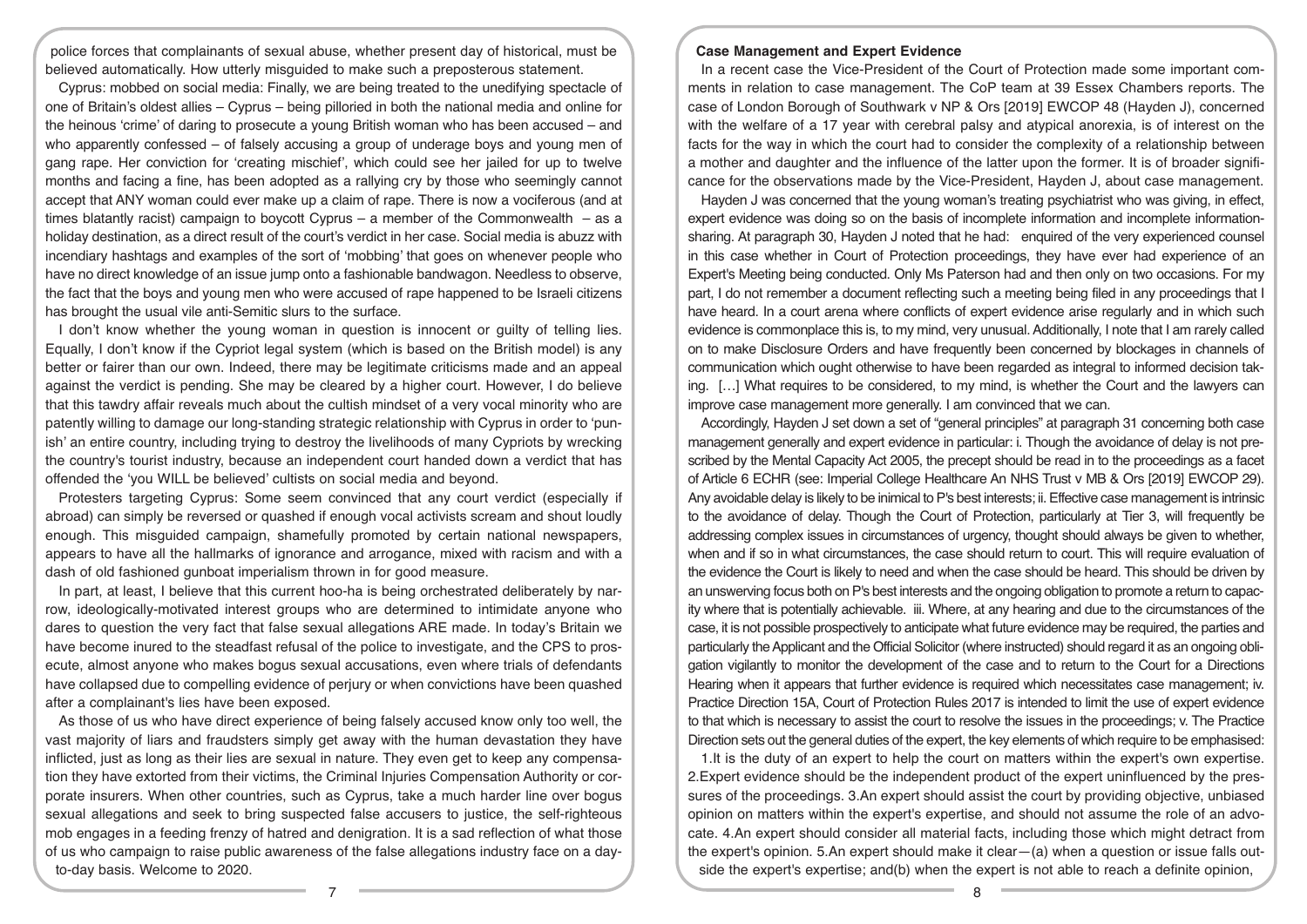for example because the expert has insufficient information. 6.If, after producing a report, an expert changes his or her view on any material matter, such change of view should be communicated to all the parties without delay, and when appropriate to the court.

vi. In Court of Protection proceedings, the Court will frequently be asked to take evidence from treating clinicians. Invariably, (again especially at Tier 3) these will be individuals of experience and expertise who in other cases might easily find themselves instructed independently as experts. Treating clinicians have precisely the same obligations and duties upon them, when preparing reports and giving evidence as those independently instructed. Further, it is the obligation of the lawyers to ensure that these witnesses are furnished with all relevant material which is likely to have an impact on their views, conclusions and recommendations. (see: Re C Interim Judgment: Expert Evidence) [2018] EWFC B9 ). This should not merely be regarded as good litigation practice but as indivisible from the effective protection of P's welfare and autonomy; vii. Evidence of clinicians, experts, social workers, care specialists etc is always to be regarded as individual features of a broader forensic landscape in to which must be factored the lay evidence. One expert or clinician is unlikely ever to provide the entire answer to the case (see: Re T [2004] 2 FLR 838 ). It follows that Experts meetings or Professionals meetings should always be considered as a useful tool to share information and to identify areas of agreement and / or disagreement; viii. When evaluating the significance of expert evidence and particularly when the issues being considered are, as has regularly been the case in the Court of Protection, at the parameters or frontier of medical or expert knowledge, this should be properly identified and acknowledged. In considering the evidence, it is always helpful to reflect that yesterday's orthodoxies may become today's heresies. (see: R v Harris and Others [2005] EWCA Crim 1980); ix. Witnesses from whatever disciplines may be susceptible to 'confirmation bias'. This is to say they may reach for evidence that supports their proffered conclusion without properly engaging with the evidence that may weaken it. ((see: Cleveland Report (report of the enquiry into Child Abuse in Cleveland 1987 Cm 412 London: HMSO 010/1041225)); x. Consideration must always be given to relevant, proportionate written questions to an independently instructed expert.

Comment: The Vice-President's observations about case management sit alongside and amplify the obligations already imposed upon the parties (and, it should be added, the court) by both Part 1 of the Court of Protection Rules 2017 and the Case Pathways Practice Direction (PD 3B), both of which can be most easily accessed via the Court of Protection Handbook website here. This article was written by the Court of Protection team at 39 Essex Chambers.

#### **Prosecutors Could be Allowed to Direct Police Investigations**

Jon Robins, Justice Gap: Prosecutors could be allowed to direct police investigations as a consequence of Boris Johnson's promised royal commission on criminal justice. The Conservative 2019 election manifesto has pledged £3m for the first royal commission since the 1993 Runciman commission which was set up on the very day that the Birmingham Six walked out of the Old Bailey as free men after 16 years wrongly convicted. According a report in The Times, the commission is to look into the case for replicating the procurator fiscal model in Scotland, in which prosecutors have the power to direct police investigations into serious crimes. Prosecutors have similar powers in France. The Times reports that the commission comes 'amid warnings that the criminal justice system in England and Wales is "at breaking point" after a decade of cuts, with sharp falls in convictions for rape, robberies involving the use of knives, theft and fraud'.

Nazir Afzal, a former chief prosecutor, told the paper; 'I know from experience many cases that fail in England and Wales could have been saved through earlier involvement of prosecutors, as happens under the procurator fiscal. Put the citizen first, not the lawyers.' 'In most serious

crimes the golden hour immediately afterwards is when much of the evidence can be obtained and a prosecutor who is 'thinking trial' right at the beginning is likely to identify lines of inquiry that may not occur to a police officer. It will strengthen cases that cannot be 'fixed' later.'

Fundamental to the existing system is the institutional separation between police and prosecutors. Police investigations are entirely independent from the CPS which acts on the file presented after police investigation. The CPS was established by the Prosecution of Offences Act 1985, previously England was one of the few countries that allowed the police to prosecute cases. This was the result of miscarriage of justice scandals (not least the Maxwell Confait case) as well as the 1984 Phillips royal commission on criminal procedure. It was decided that the police were not best suited to be prosecutors because of how much they had invested into individual investigations. The Times report also noted that in Scotland the procurator fiscal 'can directly oversee police investigations and also investigate unexplained deaths'. 'Prosecutors in Scotland also use a "double corroboration" approach, requiring two sources supporting allegations before a case can be taken to court,' it read.

#### **Man, 81, Seeks to Quash Conviction for Apartheid Protest**

Rob Evans, Guardain: An 81-year-old retired academic is seeking to overturn a criminal conviction he received after taking part in an anti-apartheid protest that had been infiltrated by an undercover police officer. Jonathan Rosenhead is challenging his conviction for a public order offence during a demonstration in 1972. He recently discovered that one of the men who was convicted alongside him was an undercover police officer who was pretending to be a leftwing campaigner. The spy called himself Michael Scott and adopted a fake identity to infiltrate three leftwing groups, including the Anti-Apartheid Movement, for five years. Scott's superiors authorised him to use his fake identity in the criminal trial and to be convicted under his alias.

Rosenhead's lawyers have written to the Crown Prosecution Service asking for copies of official documents relating to his conviction, which he plans to lodge an appeal against. The CPS said it believed that there was no reason to overturn his conviction. His case highlights how a significant number of protesters since 1968 could potentially have been unjustly convicted as key evidence gathered by undercover police officers was withheld from their trials. So far, 57 campaigners have established in recent years that they were wrongly convicted or prosecuted after discovering their protests had been infiltrated by undercover officers. An official report commissioned by the government has identified another 83 political campaigners whose convictions could also be in doubt because undercover operations were hidden from their trials. The 2015 report, by Mark Ellison QC, found that a Scotland Yard undercover unit that infiltrated political groups between 1968 and 2008 routinely ignored legal rules about disclosing the involvement of police spies to criminal trials. He reported that the unit at times failed to correct evidence given in court which it knew was wrong.

Rosenhead, who studied operational research for 50 years at the London School of Economics, was involved in the campaign against apartheid for many years. In May 1972 he took part in a demonstration against the English rugby team which was about to go on tour in South Africa, at a time when campaigners were pressing for a sports boycott of the apartheid state. He and the other protesters blocked a coach carrying the team as it left a Surrey hotel for the airport. They left two locked vans and a car at the entrance of the hotel. Police arrested Rosenhead and 13 others. What he and the protesters did not know at the time was that Scott, one of those arrested, was an undercover police officer.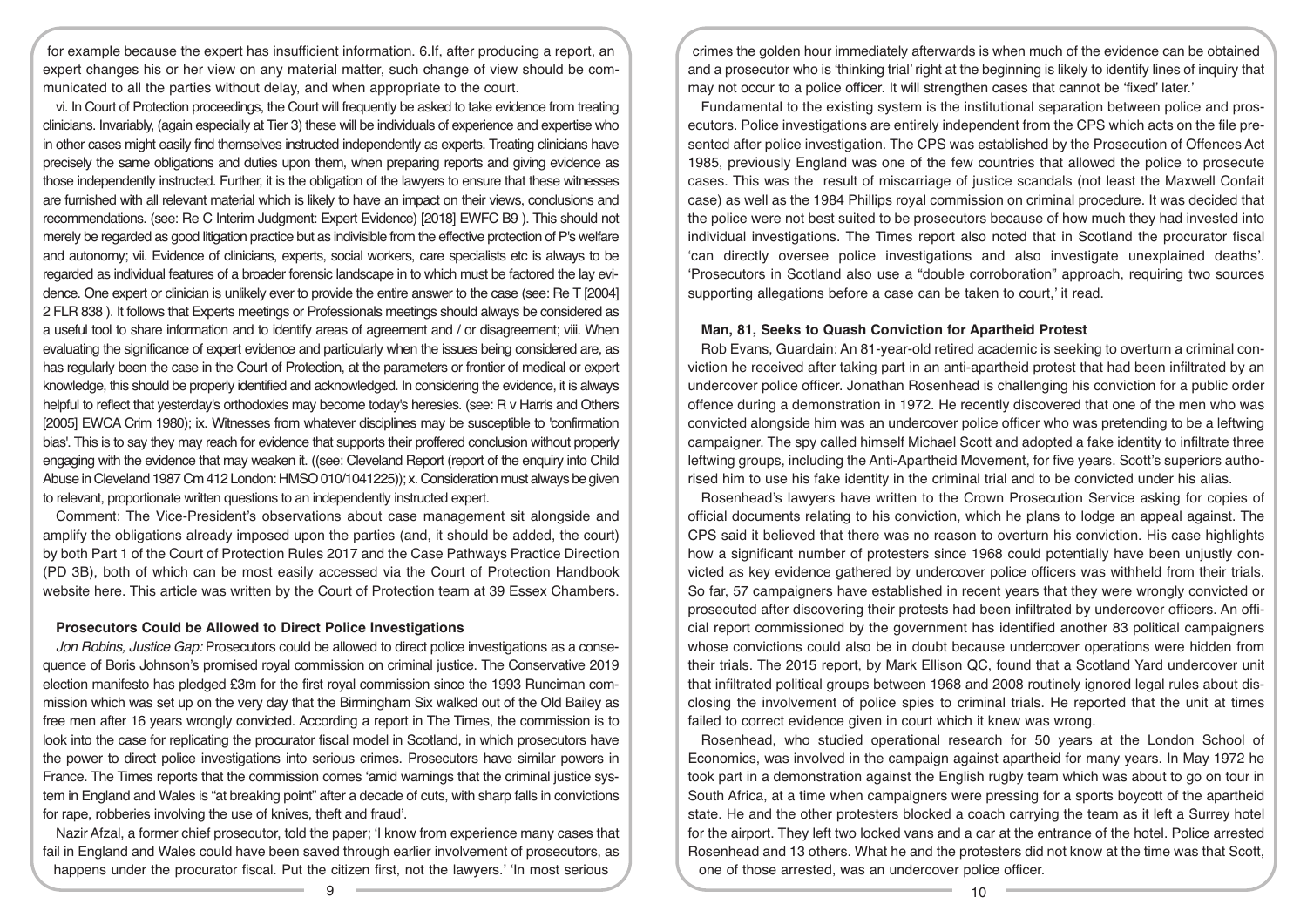Scott used his fake identity to infiltrate the Anti-Apartheid Movement, the Young Liberals and the Workers Revolutionary Party between 1971 and 1976. He was a member of the undercover unit, known as the Special Demonstration Squad, whose members spied on more than 1,000 political groups over 40 years. They developed elaborate fake identities and pretended to be political activists in deployments that usually lasted around five years. Scott is one of three undercover officers in the unit who are known to have spied on the Anti-Apartheid Movement in the 1960s and 1970s. A press report from the time recorded that he had told the court that his name was Scott and that he lived in Earls Court, west London. He also said he worked compiling estimates in the construction industry. Scott was convicted of obstructing the highway and a police officer, fined and given a conditional discharge. Rosenhead was fined the equivalent of £130 in today's money and ordered to pay another £130 in legal costs for obstructing the highway.

Last year, a judge-led public inquiry that is examining the undercover infiltration of political movements notified Rosenhead of Scott's true identity. Rosenhead said: "I think that this unit was out of control. It was violating our human and legal rights." A CPS spokesperson said: "We received a request from the defendant's legal team to review the circumstances of his arrest and conviction after the anti-apartheid protest in Richmond, Surrey, in 1972. The CPS concluded that there is no basis upon which the convictions could be said to amount to a miscarriage of justice.

## **Prisoners: Literacy 34% of Prisoners Below Level Expected of an 11-Year-Old**

To ask the Secretary of State for Justice, what recent estimate he has made of the proportion of the prison population who are illiterate; and what steps he is taking to tackle illiteracy in the prison population. The Department for Education publishes data on English & maths screenings undertaken when someone is received into prison. English screening data provides information on the proportion of prisoners who have very low levels of literacy.

For English, approximately 34% of prisoners were below the level expected of an 11-yearold. These prisoners would be regarded as having a high priority level of need. We have recently overhauled the prison education system, giving Governors control over the education budget for their prison, and have implemented two new prison education frameworks: the Prison Education Framework (PEF) and the Dynamic Purchasing System (DPS). Governors have the freedom to commission bespoke English education for prisoners with low levels of literacy through the PEF, aimed at addressing their high priority needs. The impact would be improvement in, for example, prisoners' reading and writing.

#### **Why Investigative Journalism Is Needed Even More Than Before**

Open Democracy: The British government has an unusually strong penchant for secrecy, part of a culture of superiority among those born to rule. It becomes especially clear in the release of government papers via the 'thirty-year rule', so often countered by the needs of national security. This week we see another example: the Daily Maverick reports that British dealings with Saudi Arabia back in the 1990s have been withheld from public scrutiny. The strong suspicion is that this links to more recent and controversial arms sales relating to the war in Yemen. Even stronger state control may well follow the recent general election, making it much more important that high-quality investigative journalism survives and thrives. openDemocracy is already a major player in this regard, perhaps one of the reasons that The Sun included it in its shortlived pre-election 'revelation' of "an extraordinary network of hard-left extremists pieced together by former British intelligence officers" that had Jeremy Corbyn at its centre.

More seriously, the election result has given us a Conservative Party in Westminster with two distinctive features: it has moved decidedly to the right, even further than it did in the Thatcher era; and it has an eighty-seat overall majority, enabling further moves in a neoliberal direction once the annoyances of Brexit are out of the way.

The Tories under Boris Johnson might relish that kind of future, but the more thoughtful among them could worry that the neoliberal era, that forty-year turbo-capitalist experiment, may well be comfortably past its prime even as society's elites do their very best to ensure its survival against the odds. In these circumstances we should expect that dissent against the government will grow and the need to maintain control will then express itself in renewed secrecy of actions and firmness of unaccountable governance.

This is why investigative journalism is needed even more than before, and two first-class additions to the limited library of competent books in this field will be published later this month. One is Phil Miller's eye-opening account of the growth of one of the most secretive of the UK's privatised military companies, 'Keenie Meenie: The British mercenaries who got away with war crimes' (Pluto Press). It concerns Keenie Meenie Services Ltd, which operated from 1975 to the late 1980s, before being subsumed into Saladin Security. KMS described itself as "the original company to offer specialist security services in difficult and high-risk areas of the world".

Keenie Meenie warrants an article on its own later in the month, but of more immediate relevance in the wake of the election result is 'The State of Secrecy: Spies and the Media in Britain' (I.B. Tauris). This is a hugely welcome contribution from Richard Norton-Taylor, the long-serving security specialist on The Guardian, providing a richly informed discussion of the relationship between the British security system and the press.

Three initial points to make about 'The State of Secrecy' are that it is part memoir, part analysis; it reflects Norton-Taylor's early career experience covering Brussels in the early 1970s; and is seriously readable yet has sufficient footnotes to encourage the reader to look further.

Benefitting from his experience of many whistle-blowing episodes and combined with his own work of bringing out into the open all too many examples of government incompetence and cover-up, Norton-Taylor draws a highly informed picture of governments' single-minded determination to maintain narrative control. His chapters on Whitehall tactics and the techniques of the security agencies are as good an account as you will find anywhere.

Ranging over a remarkable spread of examples he highlights consistent incompetence, especially in MI6, which an enduring culture of superiority has made far easier to hide. Beyond the security agencies – MI5, MI6, GCHQ and the rest – he also focuses on the military-industrial-academic-bureaucratic complex and its closed world of the revolving door, well-funded lobbyists, monopoly providers and persistently corrupt export markets.

As Norton-Taylor points out, the litany of failures and cost overruns in military equipment over decades includes the Type 45 destroyers, Chinook helicopters, the Nimrod maritime patrol aircraft, the army's Bowman communication system, the Watchkeeper reconnaissance drone and another drone that didn't work when it rained. Perhaps the classic was the army's new Ajax light tank that turned out to be too big to fit in the Royal Air Force's new A400 transport aircraft, a programme that itself has been subject to long delays and cost inflation.

One thing that makes life difficult for journalists in the mainstream print media is that the great majority of papers have a consistent right-wing stance in which the UK's defence prowess harks back to its imperial past. This makes critical coverage of a defence story difficult to get past the editor unless there is evidence of gross incompetence and 'wasting the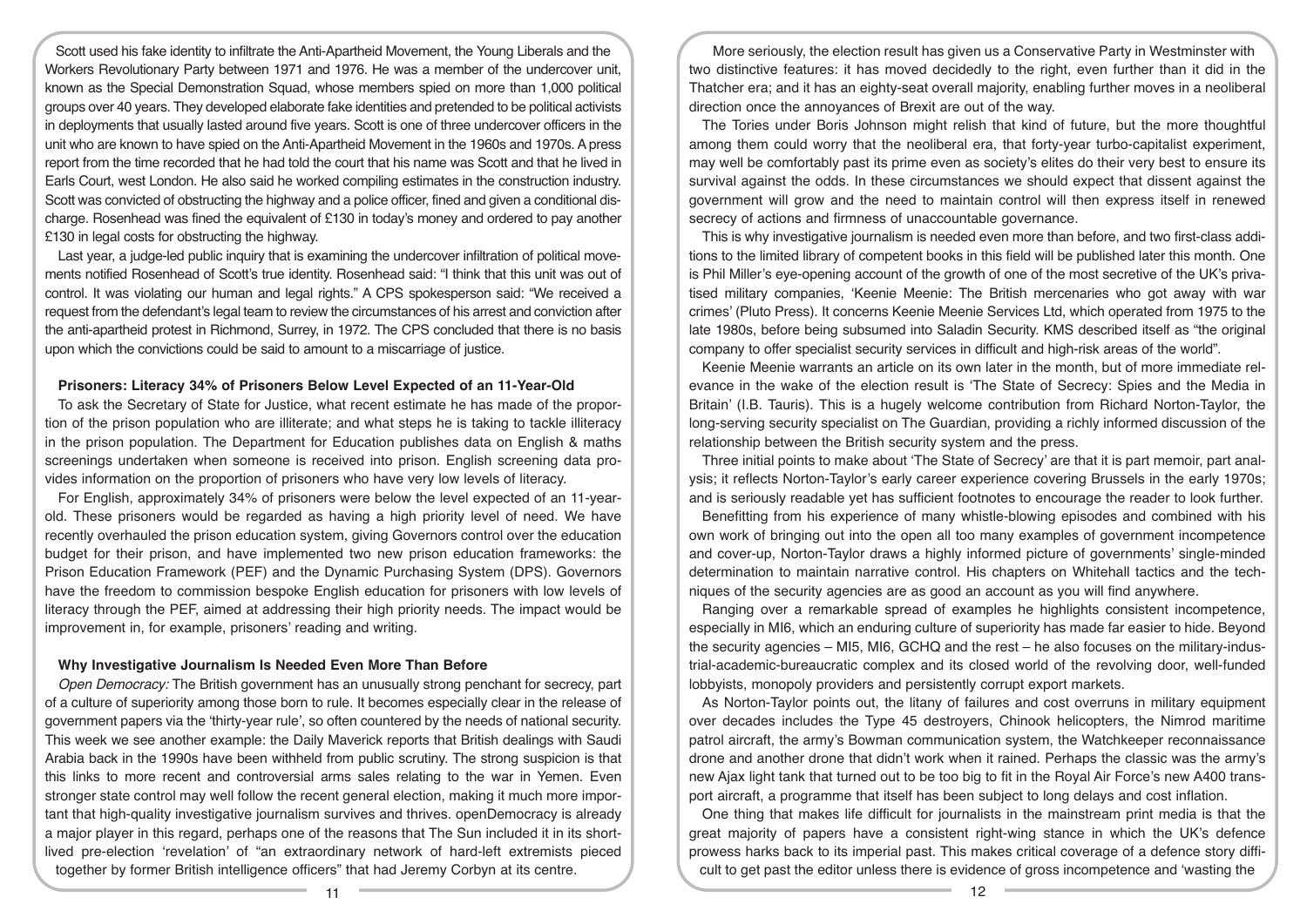taxpayers' money' on a grand scale. Proving that is tough in an era of secrecy, especially if a defence correspondent needs the cooperation of the military for information.

As Norton-Taylor highlights, this becomes even more difficult when covering British special forces, where opacity is near-total, with includes a cross-party consensus on maintaining nil parliamentary accountability. Not that this prevents the judicious leaking of pro-SAS stories, usually to the Daily Mail or The Daily Telegraph, helping to ensure their high status in the public eye.

The Labour government of Tony Blair did bring in the Freedom of Information Act in 2000, but it was a decision that Blair later regarded as one of his worst mistakes. Norton-Taylor notes that he wrote in his memoir, 'A Journey': Three harmless words. I look at those words as I write them, and feel like shaking my head 'till it drops off. You naïve, foolish, irresponsible nincompoop. There is really no description of stupidity, no matter how vivid, that is adequate. I quake at the imbecility of it.

Once I appreciated the full enormity of the blunder, I used to say – more than a little unfairly – to any civil servant who would listen: Where was Sir Humphrey when I needed him? We had legislated in the first throes of power. How could you, knowing what you now have allowed us to do such a thing so utterly undermining of sensible government?

Blair's problem with this self-inflicted wound persisted for years afterwards, and the Freedom of Information Act is still seen in Whitehall as the bane of "sensible" government despite its many limitations. We can be sure that its relevance will diminish still further when the government is up against the full challenge of ruling a post-Brexit UK. It this which makes 'The State of Secrecy' such a necessary primer for the Johnson era.

#### D**avid Bryant Miscarriages of Justice: Compensation**

To ask the Secretary of State for Justice, on what date the Miscarriage of Justice Service received the application from Mr David Bryant of Christchurch for compensation; what the timeframe is for a decision to be made on that application; and if he will make a statement. The Miscarriage of Justice Application Service ('MOJAS') received Mr Bryant's application on 8 March 2018. Each application is necessarily fact specific and enquiries need to be undertaken so that the Secretary of State has all the required information before making a decision. This involves, amongst other matters, contacting external agencies (such as the Crown Court, Court of Appeal or Crown Prosecution Service) to confirm the facts for each application and obtain documentation such as judgments and court files. Over the past weeks, MOJAS have been carefully reviewing all the requisite material in Mr Bryant's case in line with the requirements of section 133 of the Criminal Justice Act 1988. We remain hopeful of reaching a decision within the next three months.

#### **Ciupercescu v. Romania - Jail ConditionsViolation of Article 3**

The applicant, Dragoş Ciupercescu, is a Romanian national who was born in 1971 and lives in Bucharest. The case concerned his complaints of inadequate conditions of detention. Mr Ciupercescu was sentenced to 18 years' imprisonment in 2005 and was detained in various prisons until his release on parole in 2016. During that period, he lodged complaints with the post-sentencing judge about the conditions of his detention in Giurgiu Prison from January 2009 and then in Jilava Prison where he was transferred in January 2015, essentially on account of overcrowding and inadequate heating. The judge found for the applicant, but did not award compensation. As a result of the applicant's complaint about overcrowding, he was placed in a cell in Jilava Prison with more personal space as of March 2015. Mr Ciupercescu also brought complaints before the domestic courts about being exposed to cigarette

smoke while being transported to court for hearings on his case and while in the waiting rooms at the courts; of inadequate dental treatment; about not being able to communicate online with his wife, who was living in Italy; and about having to inform the prison authorities of all the telephone numbers he wished to call, alleging an infringement of the confidentiality of his communications. The courts dismissed all the complaints, except for the one about online communication where it acknowledged a breach of his rights owing to a lack of regulation. Relying in particular on Article 3 (prohibition of inhuman or degrading treatment) of the European Convention on Human Rights, Mr Ciupercescu complained about the conditions of his detention in Giurgiu Prison and Jilava Prison. Violation of Article 3 – in respect of Mr Ciupercescu's material conditions of detention in Giurgiu Prison and Jilava Prison from 24 July 2012 to 23 March 2015. Just satisfaction: 3,000 euros (EUR) (non-pecuniary damage)

### **Investigation After Liridon Saliukar Found Dead In Cell At Belmarsh**

Owen Bowcott, Guardian: A remand prisoner has been found dead in his cell at HMP Belmarsh after a dispute over whether he should have been classified as disabled. Liridon Saliuka, who was born in Kosovo and held a British passport, was found reportedly unresponsive in house block 4 of the high-security prison in the early evening of 2 January. The Prison Service confirmed he had died. The Prisons and Probation Ombudsman is investigating. It is understood the authorities are treating the death as self-inflicted, but the family  $-$  who say there have been delays to the postmortem – disagree.

Saliuka, 29, from Harrow in north-west London, had been in custody since last summer when he was arrested and charged with murder in connection with a fatal shooting at a club in east London. He denied being involved. He was the third prisoner to have died in Belmarsh within the past year. Another inmate was found dead there in November. Saliuka's sister, Dita, told the Guardian he had been determined to clear his name. The family said the autopsy had still not been carried out and they had been told they would only be able to see his face afterwards. Saliuka underwent extensive reconstructive surgery after a car crash two years ago. He was given metal plates that made it difficult for him to walk or stand still for long periods.

Dita, 31, said she had nursed her brother back to health as he recovered. A report by a surgeon, commissioned by the family, had concluded that he should be considered as "permanently disabled". At Belmarsh, she said, he was initially put in a special cell with an orthopaedic mattress but had recently been transferred to a standard cell. "They didn't let him make a phone call from Boxing Day until New Year's Day when I saw him," Dita said. "My brother said people who committed suicide were weak and selfish. I heard from others there had been an altercation that day. He was being bullied. I called the prison repeatedly to [to raise concerns about his disability] but no one came back to me. He was moved on New Year's Eve, and he said he had been sleeping on the floor because the mattress was so uncomfortable. He was on remand. Now my brother will never be able to clear his name in court."

Saliuka had been supported in his defence by the campaign group Joint Enterprise Not Guilty By Association ). Gloria Morrison, a spokeswoman for the organisation, said: "A young man has lost his life and we don't know why." Selen Cavcav, senior caseworker at Inquest, an organisation that supports relatives at coroner's courts, said: "Liridon's death is of significant concern. It is vital that it receives the upmost scrutiny. His family must be allowed to meaningfully participate in the investigation processes and establish the truth about the circumstances of his death." A Prison Service spokesman said: "HMP Belmarsh prisoner Liridon Saliuka died in custody on 2 January and our thoughts remain with his friends and family. As with all deaths in custody, there will be an independent investigation by the Prisons and Probation Ombudsman."